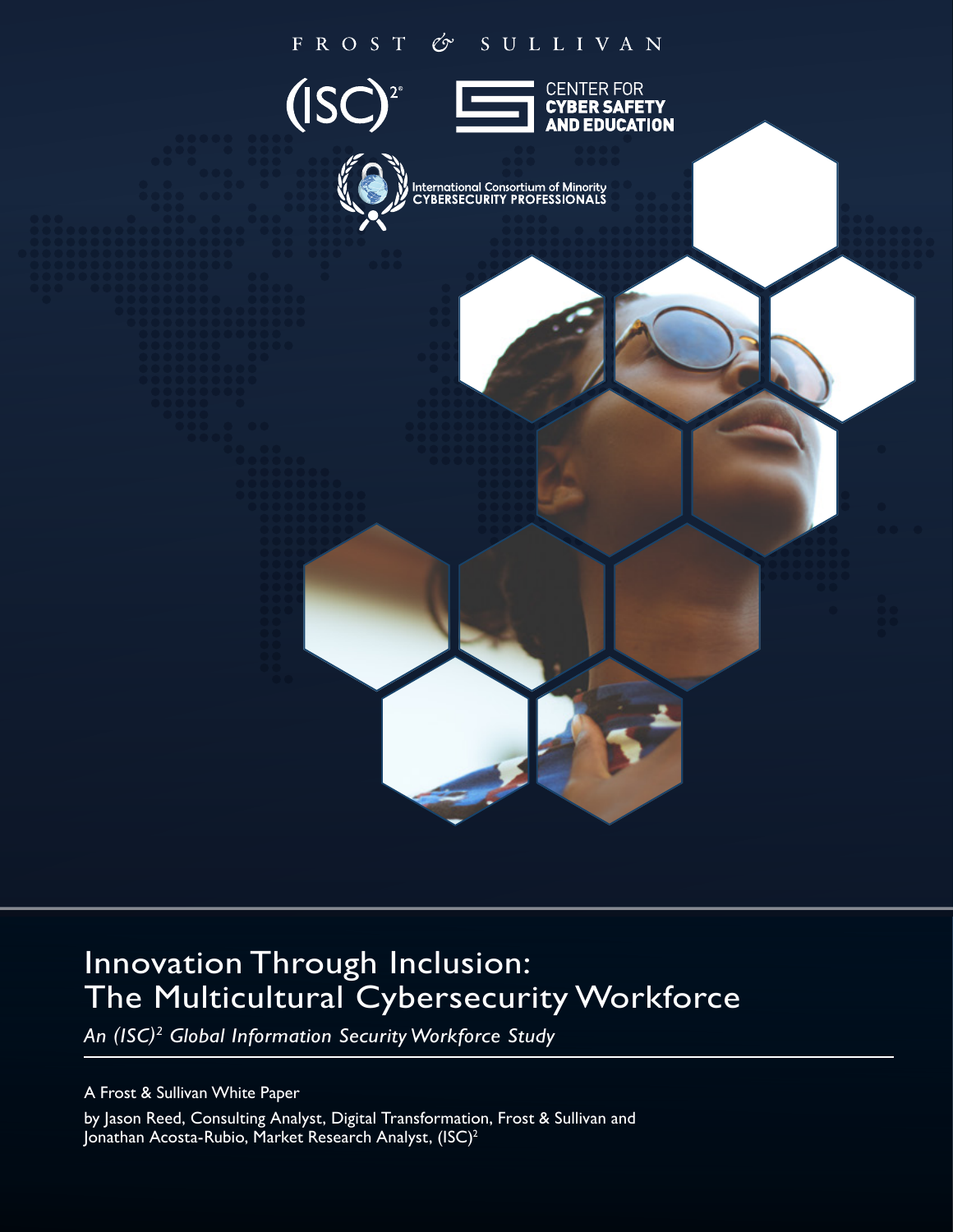## CONTENTS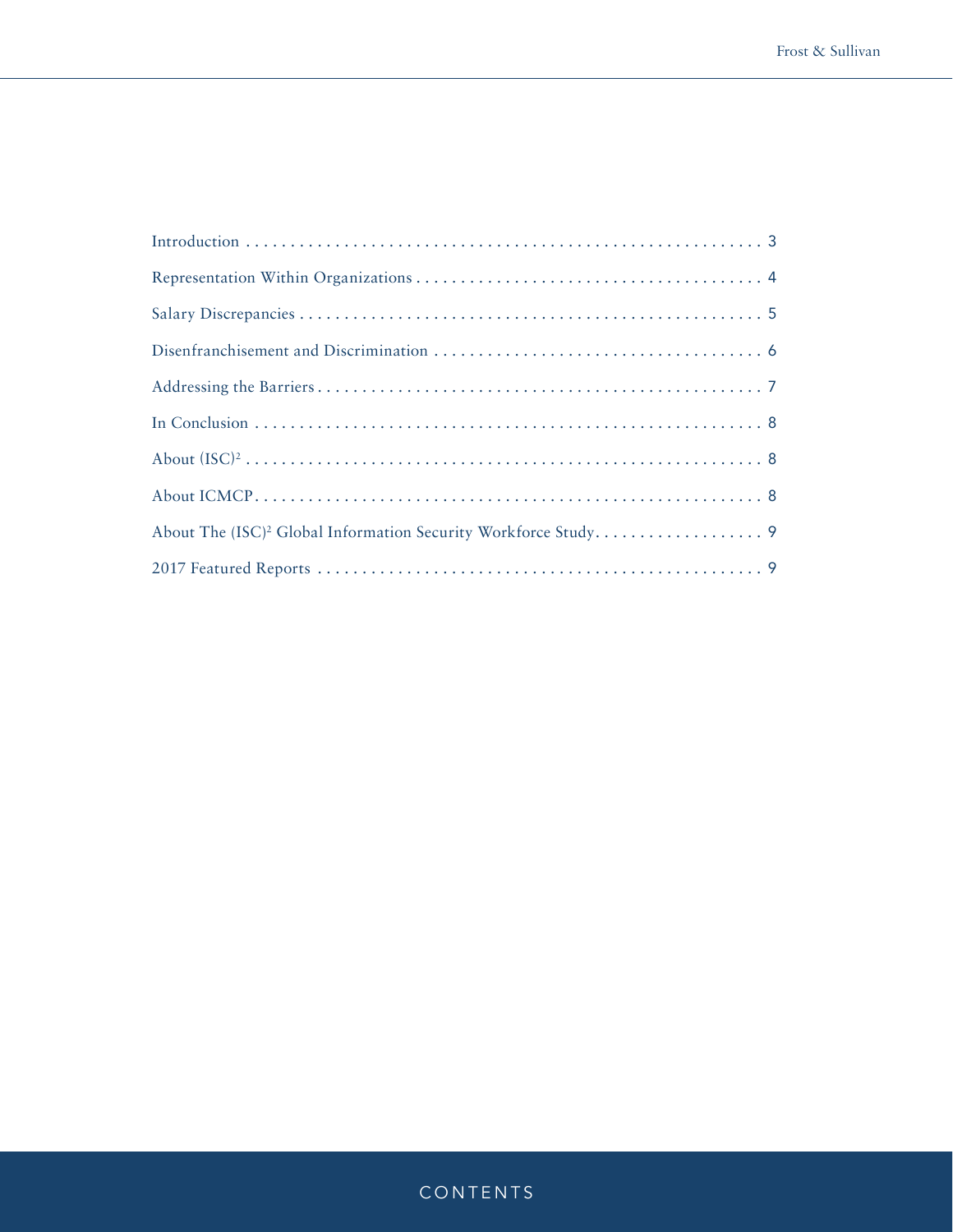#### <span id="page-2-0"></span>**INTRODUCTION**

For the first time, the (ISC)² Global Information Security Workforce Study features a deeper dive into the diverse composition of the U.S. cybersecurity workforce to encompass not only gender, age and tenure, but ethnicity and race as well. This is the  $8^{th}$  edition of the Study, which was developed by (ISC)<sup>2</sup> and The Center for Cyber Safety and Education in partnership with Frost & Sullivan. Although the study is global in its scope, questions of race and ethnicity were asked only to respondents in the U.S. This report was developed by (ISC)² in partnership with the International Consortium of Minority Cybersecurity Professionals (ICMCP).

Key findings from the report indicate that minority representation within the cybersecurity profession (26%) is slightly higher than the overall U.S. minority workforce (21%)<sup>1</sup>. Employment among cybersecurity professionals who identify as a racial or ethnic minority tends to be concentrated in non-management positions, with fewer occupying leadership roles, despite being highly educated.

Among minority cybersecurity professionals, 23% hold a role of director or above, 7% below the U.S. average. Interestingly, minorities who have advanced into leadership roles often hold higher degrees of academic education than their Caucasian peers who occupy similar positions; of minorities in cybersecurity, 62% have obtained a master's degree or higher, compared to 50% of professionals who identified as White or Caucasian. Wh ile it's been noted that academic degrees do not necessarily imply a more advanced level of skill, it has typically been considered a hiring prerequisite for most employers<sup>2</sup>. Additional research has revealed that higher levels of education among leaders can contribute to the greater overall success of an organization.

Multiple studies have pointed out that diversity in leadership has a positive impact on an organization's overall profitability. In a comprehensive review of 180 publicly traded companies, McKinsey & Company noted:

*"The findings were startlingly consistent: for companies ranking in the top quartile of executive-board diversity, Returns on Equity were 53 percent higher, on average, than they were for those in the bottom quartile. At the same time, Earnings Before Tax and Interest margins at the most diverse companies were 14 percent higher, on average, than those of the least diverse companies."* 

McKinsey & Company's study shows that the benefits of a diverse leadership team are multifaceted; thus creating a culture that inspires workers to approach problems and challenges from different perspectives that ultimately help an organization excel. Diversity is not only important for driving company growth and profit, it is vital in the cybersecurity profession that depends on unique approaches to problems and challenges to protect an organization. Moreover, hiring a more diverse workforce is essential to addressing the everwidening projected workforce gap.<sup>3</sup>

<sup>1</sup> Source: Labor force characteristics by race and ethnicity, 2015, U.S. Bureau of Labor Statistics

<sup>2</sup> Source: 2017 Global Information Security Workforce Study: Benchmarking Workforce Capacity and Response to Cyber Risk

<sup>3</sup> Source: Thomas Barta, Markus Kleiner, and Tilo Neumann. "Is There a Payoff from Top-Team Diversity?" McKinsey & Company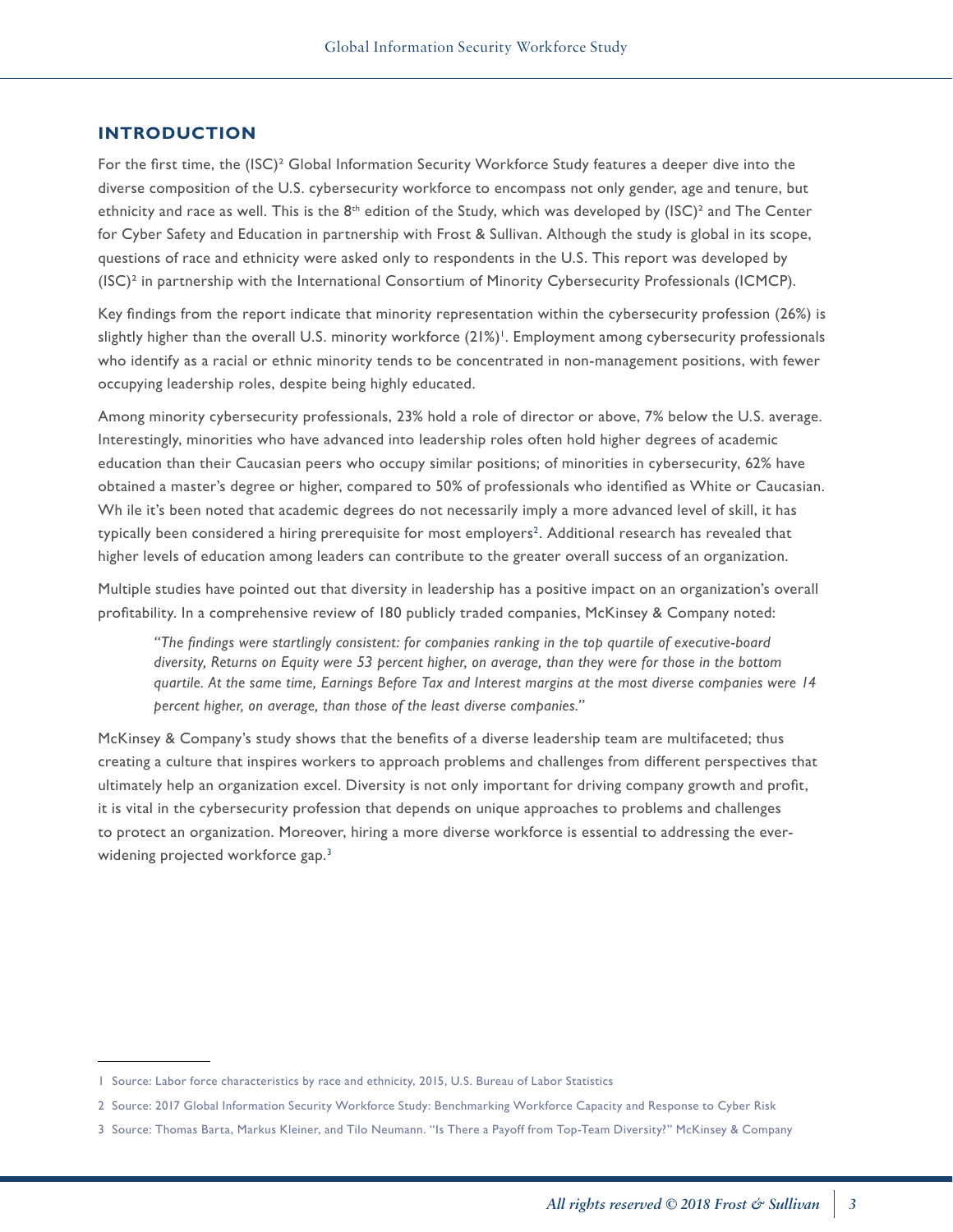#### <span id="page-3-0"></span>**REPRESENTATION WITHIN ORGANIZATIONS**

While there are a number of ways to define diversity, this particular study focused on race and ethnicity and defines minorities and people of color as those who do not self-identify as White or Caucasian. This group makes up 26% of the U.S. cybersecurity workforce, which is roughly in line with the 28% of the general U.S. population<sup>4</sup>. In the U.S. cybersecurity industry, 9% of workers self-identified as African American or Black, 4% as Hispanic, 8% as Asian, 1% as American Indian or Alaskan Native and Native Hawaiian/Pacific Islander, and 4% self-identifying as "Other."





*Source: 2017 Global Information Security Workforce Study, (n = 2,771)*

In the U.S., 17% of the cybersecurity workforce who identify as a minority are female, proportionally exceeding overall female representation (14%) by a margin of 3%. This demonstrates that the presence of women of color positively impacts workforce numbers and not by simply increasing the quantity of females within the profession. It is worthy to note that North America leads the world in female participation rates in cybersecurity at 14%<sup>5</sup>.

<sup>4</sup> Source: https://www.census.gov/newsroom/releases/archives/2010\_census/cb11-cn125.html

<sup>5</sup> Source: 2017 Global Information Security Workforce Study: Women in Cybersecurity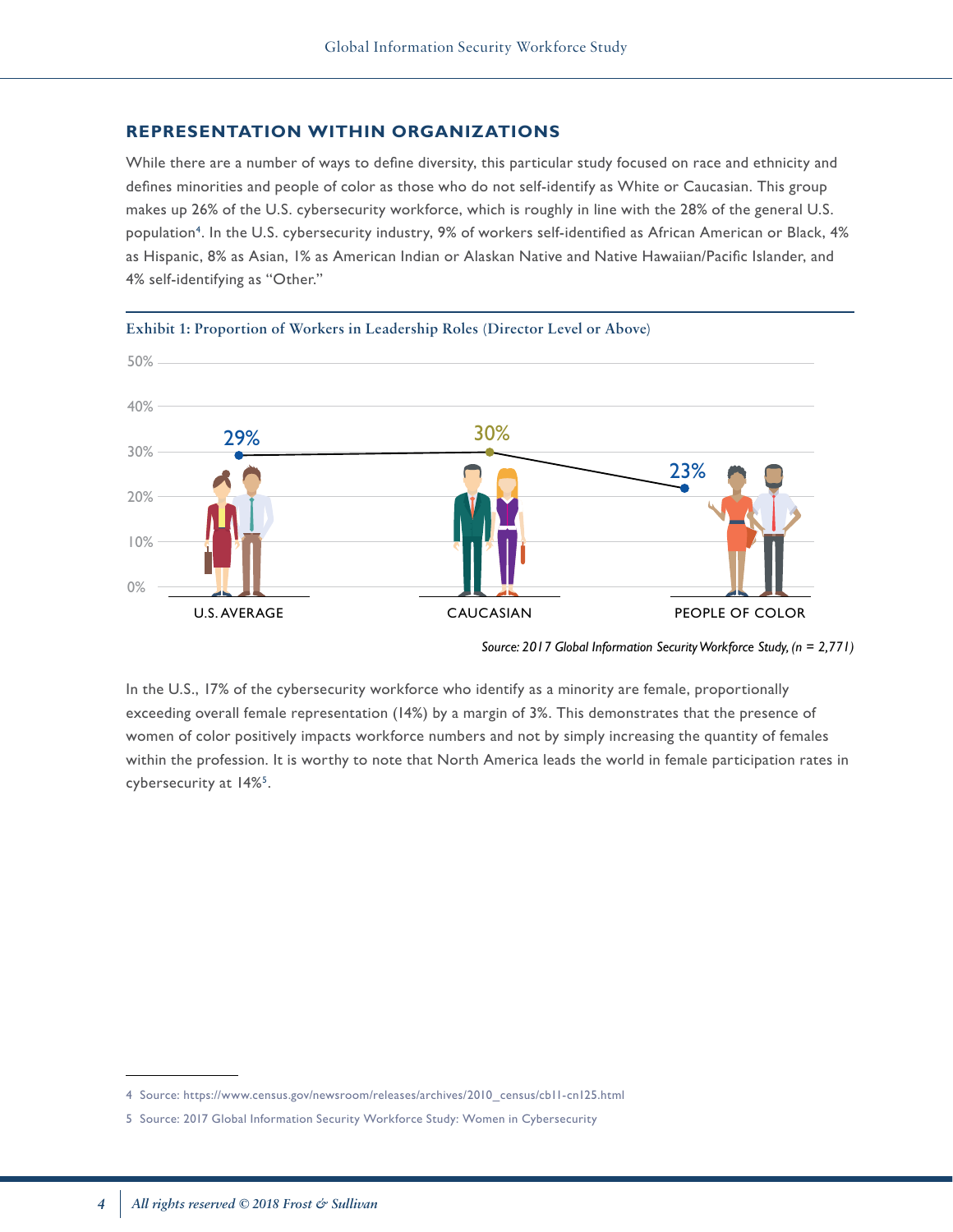## <span id="page-4-0"></span>**SALARY DISCREPANCIES**

While the average salary of a cybersecurity professional of color is \$115,000 USD, research does show that there is still room for them to earn even more. On average a cybersecurity professional of color earns less than the overall U.S. cybersecurity workforce average of \$122,000 USD. Salary figures within the profession indicate that Caucasian males earn on average \$124,000 USD, and males who do not identify as Caucasian earn \$121,000 USD, while females of color earn nearly \$10,000 USD less, at \$115,000 USD.



Lower wages among females who identified as Black, Hispanic, Asian or of Native origin are of particular note, as it reveals a significant intersection of race and gender, where the sum of two diverse personal attributes yield lower wages.

In addition to a higher average salary, Caucasian workers were more likely to receive a salary increase within the past year, as compared to other races and ethnicities.





Minority underrepresentation in leadership roles, coupled with lower average compensation and fewer reported instances of salary increases, seem to create a trifecta of obstacles for minorities pursuing a career in cybersecurity. Beyond lower salaries and fewer holding leadership roles, minorities in cybersecurity are disproportionately affected by other, less tangible barriers to entry and advancement.

*Source: 2017 Global Information Security Workforce Study (n = 9,311)*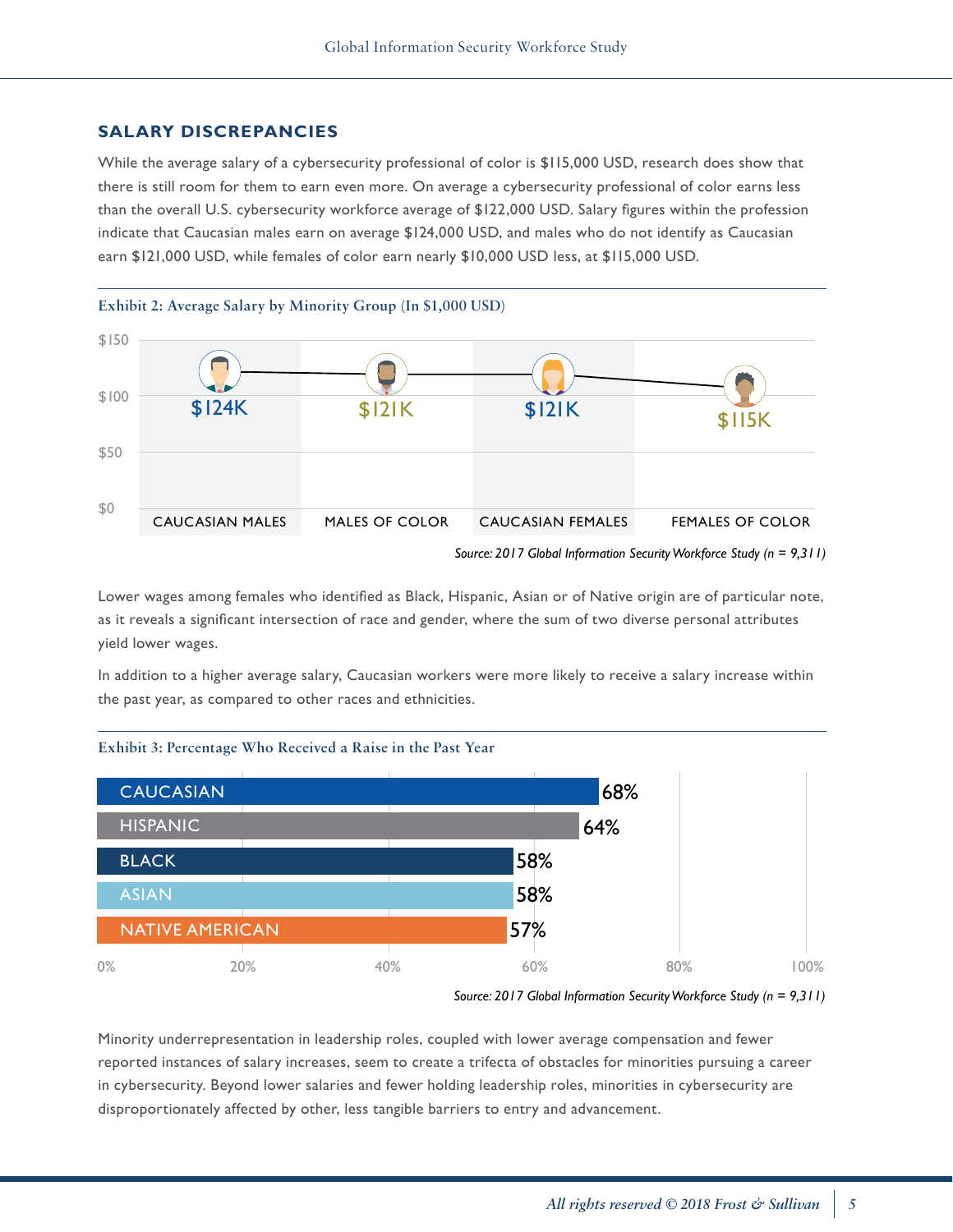#### <span id="page-5-0"></span>**DISENFRANCHISEMENT AND DISCRIMINATION**

The 2017 Global Information Security Workforce Study examined, for the first time, both conscious and unconscious forms of discrimination in the workplace. For the purposes of this study, discrimination can take the form of unfair treatment based on gender, age, ethnicity or an employee's cultural group. The results of the survey reveal that discrimination is most prevalent along two intersecting axes, ethnicity and gender.

Overall, 32% of cybersecurity professionals of color who participated in the survey report that they have experienced some form of discrimination in the workplace. Across all races and ethnicities, women experience greater rates of discrimination in the workplace than men, reporting discrimination in much greater proportions than men when viewed as a total U.S. population. Women who identify as Black, Hispanic, Asian or of Native American descent, report the highest numbers of discrimination.

#### **Exhibit 4: Discrimination Reporting by Gender**

|                        | Overt<br>discrimination | Unconscious<br>discrimination | Unexplained<br>denial or delay<br>in career<br>advancement | Exaggerated<br>highlighting of<br>mistakes, errors<br>or occurrences | <b>Tokenism</b>   |
|------------------------|-------------------------|-------------------------------|------------------------------------------------------------|----------------------------------------------------------------------|-------------------|
| <b>ALL WOMEN</b>       | 10%                     | 45%                           | 27%                                                        | $\blacksquare$ 15%                                                   | $\blacksquare$    |
| <b>ALL MEN</b>         | %                       | 6%                            | $\blacksquare$ 4%                                          | 12%                                                                  | $\blacksquare$ 3% |
| <b>CAUCASIAN WOMEN</b> | $  \%$                  | 17%                           | $\blacksquare$ 4%                                          | 12%                                                                  | 12%               |
| <b>CAUCASIAN MEN</b>   | 0%                      | $  \%$                        | $1\%$                                                      | %                                                                    | %                 |
| <b>HISPANIC WOMEN</b>  | 17%                     | 35%                           | 19%                                                        | 19%                                                                  | 18%               |
| <b>HISPANIC MEN</b>    | $\blacksquare$ 9%       | 19%                           | 7%                                                         | $\blacksquare$ 3%                                                    | $\blacksquare$ 3% |
| <b>BLACK WOMEN</b>     | 10%                     | 44%                           | 35%                                                        | 19%                                                                  | 16%               |
| <b>BLACK MEN</b>       | 0%                      | $\blacksquare$ 4%             | 2%                                                         | $\mathsf{II}$ %                                                      | 0%                |
| <b>ASIAN WOMEN</b>     | 10%                     | 28%                           | 26%                                                        | $\blacksquare$ 15%                                                   | 18%               |
| <b>ASIAN MEN</b>       | $\mathbb{I}$ %          | 1%                            | $\frac{18}{2}$                                             | $  \%$                                                               | 1%                |
| <b>NATIVE WOMEN</b>    | 17%                     | 44%                           | 33%                                                        | 17%                                                                  | 17%               |
| <b>NATIVE MEN</b>      | $\overline{9\%}$        | 53%                           | 22%                                                        | 22%                                                                  | 25%               |

*Source: 2017 Global Information Security Workforce Study (n = 1,895)*

When examining the responses of women across all races and ethnicities, those who identified as a minority, report discrimination in even higher numbers across every category, presenting an enormous barrier to entry and advancement for minority women in cybersecurity.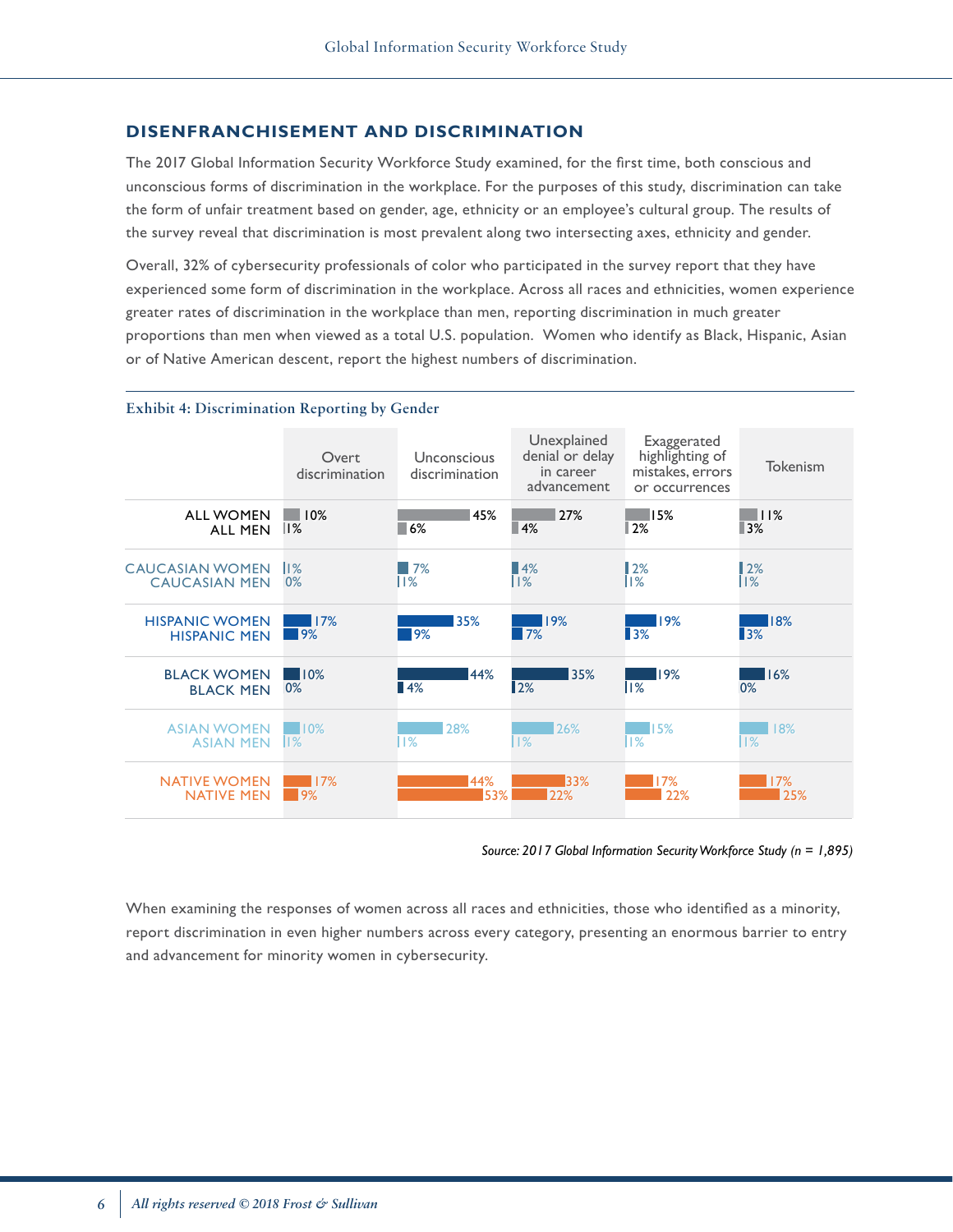#### <span id="page-6-0"></span>**ADDRESSING THE BARRIERS**

Among the ethnically and racially diverse professionals that help compose the cybersecurity workforce, optimism is strong despite the unique obstacles they face. This group of professionals report almost equal levels of job satisfaction when compared to the U.S. average; (75% are satisfied in their current position, compared to the U.S. average of 78%) and also feel that they are not only valued, but contribute to their organizations' success at a similar rate of the overall U.S. average (70% vs. the U.S. average of 76%).

This diverse and confident group represents a significant portion of the cybersecurity workforce, but remain underrepresented in senior roles. Diversity at the leadership level has been shown to positively impact both organizational culture and bottom line. Employers should be encouraging the growth and development of a skilled cybersecurity organization by looking at its own ranks.

This study also examined the significance this group of professionals places on various initiatives central to attracting, hiring and retaining top-notch employees.



#### **Exhibit 5: Importance of Programs by Ethnicity (% Very Important)**

In each case, these professionals are more likely to place value on mentorship and training programs that support professional development and career advancement, a trend seen across various diverse groups, including millennials<sup>6</sup>, women<sup>7</sup> and racial and ethnic minorities. Implementing and encouraging participation in programs designed to address the unique challenges faced by these diverse groups not only has the potential to advance, embolden and elevate individuals, but support and stimulate progress and growth within the cybersecurity workforce.

<sup>6</sup> Source: 2017 Global Information Security Workforce Study: Meet the Millennials

<sup>7</sup> Source: 2017 Global Information Security Workforce Study: Women in Cybersecurity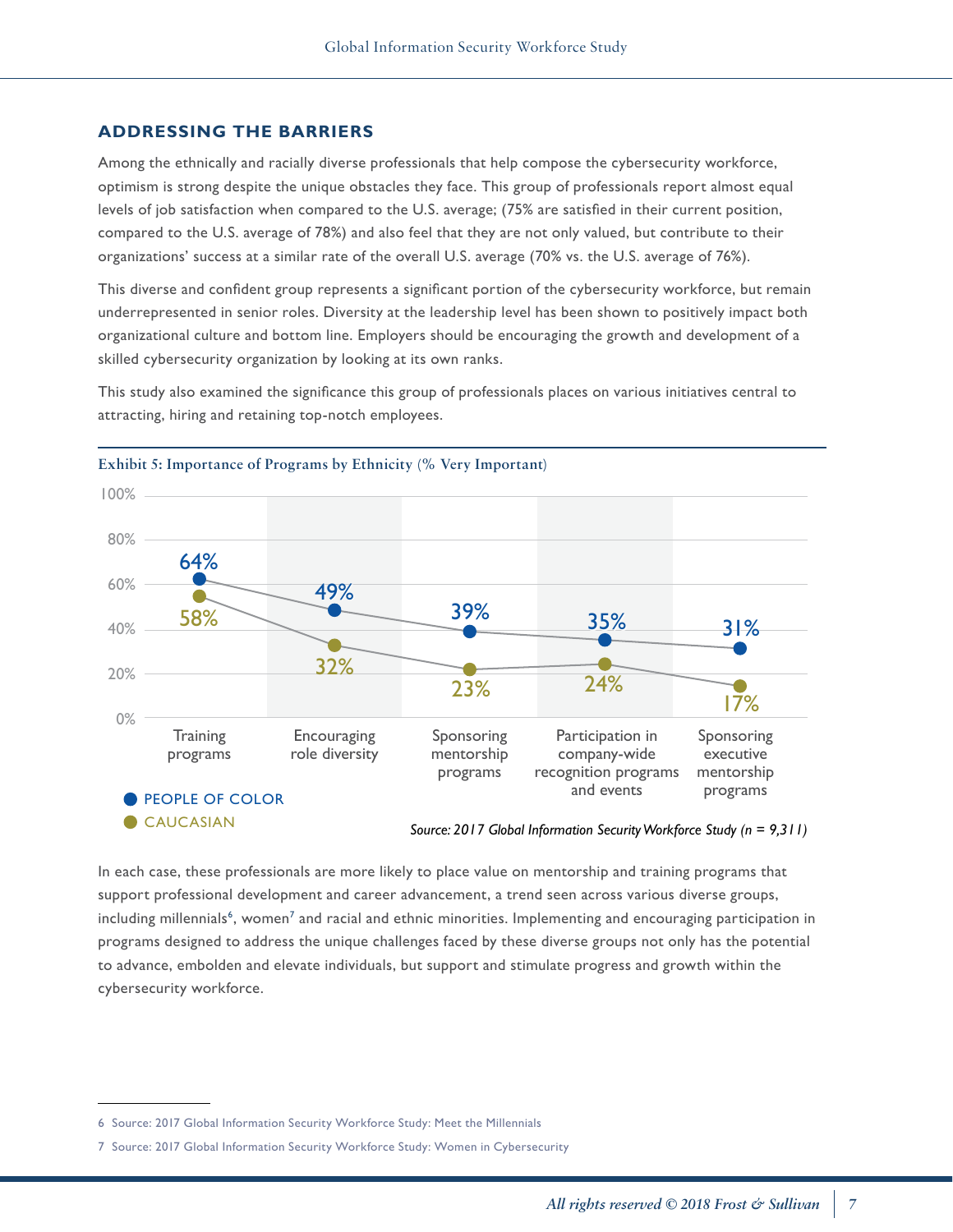#### <span id="page-7-0"></span>**IN CONCLUSION**

- 1. Minority professionals make up a significant portion of the cybersecurity workforce, but are underrepresented across senior roles within their organizations.
- 2. Studies show that organizations with racially and ethnically diverse leadership teams benefit both company culture and bottom line revenues, while also adding to the overall confidence of an organization's security posture.
- 3. Measures that can be taken by organizations to help foster, promote and nurture the success of this group include:
	- Mentorship and training programs
	- Executive leadership programs to promote the advancement of the multicultural workforce
	- Company-wide recognition programs and events

#### **ABOUT (ISC) <sup>2</sup>**

 $(ISC)^2$  is an international nonprofit membership association focused on inspiring a safe and secure cyber world. Best known for the acclaimed Certified Information Systems Security Professional (CISSP®) certification, (ISC)<sup>2</sup> offers a portfolio of credentials that are part of a holistic, programmatic approach to security. Our membership, over 130,000 strong, is made up of certified cyber, information, software and infrastructure security professionals who are making a difference and helping to advance the industry.

Our vision is supported by our commitment to educate and reach the general public through our charitable foundation – The Center for Cyber Safety and Education<sup>TM</sup>. For more information on (ISC)<sup>2</sup>, visit www.isc2.org, follow us on Twitter or connect with us on Facebook.

© 2018 (ISC)² Inc., (ISC)², CISSP, SSCP, CCSP, CAP, CSSLP, HCISPP, CCFP, CISSP-ISSAP, CISSP-ISSEP, CISSP-ISSMP and CBK are registered marks of (ISC)², Inc.

#### **ABOUT ICMCP**

The International Consortium of Minority Cybersecurity Professionals (ICMCP) is a 501(c)(3) non-profit organization. It began official operations in September 2014 and is organized exclusively for charitable purposes, to provide members with educational/technical scholarships, mentoring opportunities, professional development, and networking opportunities. For more information or to become a sponsor, please visit https://icmcp.org/, follow @ICMCP\_ORG on Twitter or visit the ICMCP LinkedIn page.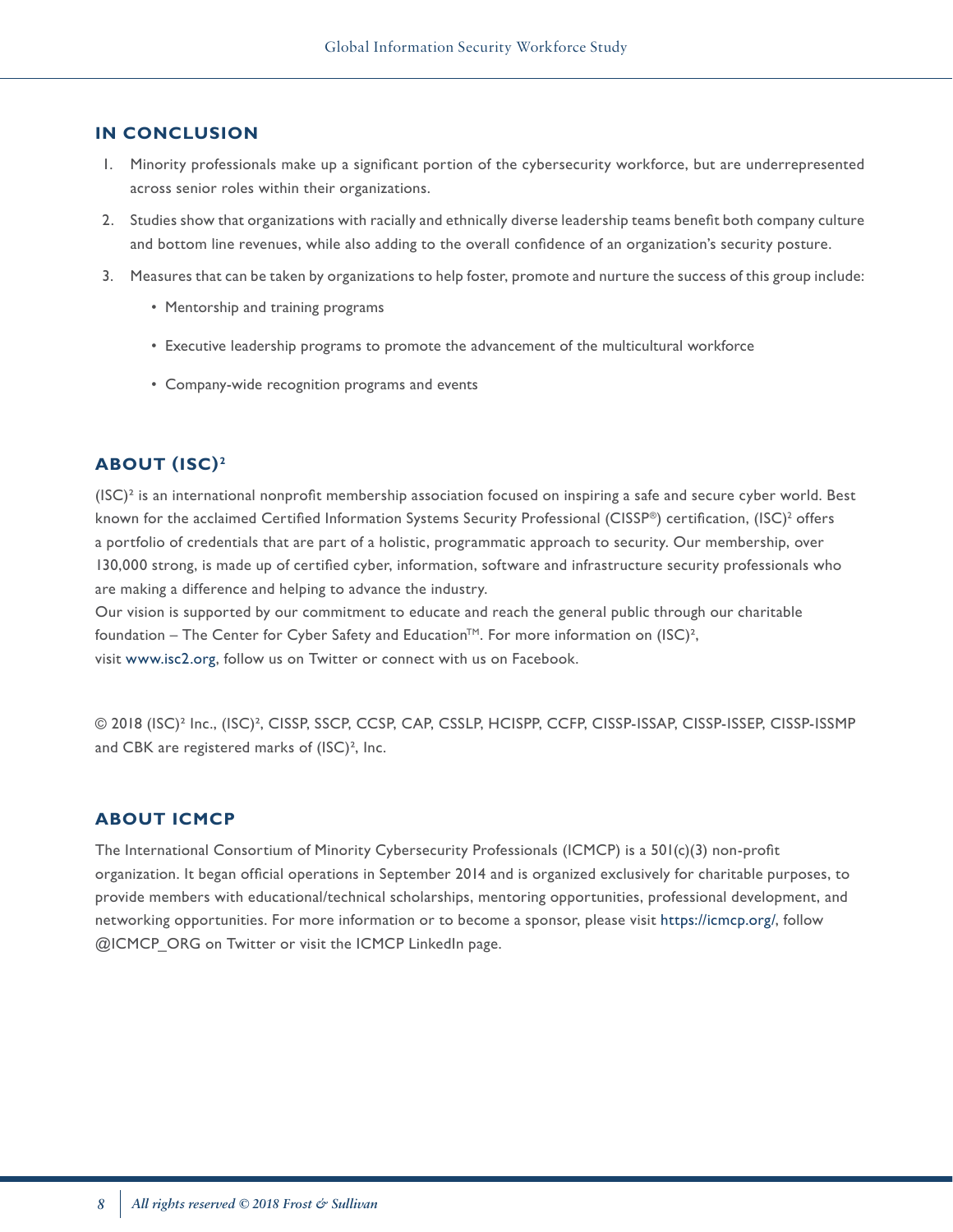## <span id="page-8-0"></span>**ABOUT THE (ISC)2 GLOBAL INFORMATION SECURITY WORKFORCE STUDY**

The (ISC)<sup>2</sup> Global Information Security Workforce Study (GISWS), is conducted every two years by (ISC)<sup>2</sup> and its Center for Cyber Safety and Education. The latest worldwide study was conducted from June 22 through September 11, 2016. This online survey gauged the opinions of 19,641 information security professionals from 170 countries regarding trends and issues affecting their profession and careers. It was designed to capture expansive viewpoints and produce statistically significant findings. The Center has conducted similar surveys since 2004 and has made results available to private, governmental and nonprofit organizations as a means for these organizations to plan, assess and implement workforce policies. The study was conducted by Frost and Sullivan and sponsored by (ISC)<sup>2</sup> and Booz Allen Hamilton. The findings from this massive study have been released in a series of dedicated reports.

## **2017 FEATURED REPORTS**

#### *WOMEN IN CYBERSECURITY*

*Co-authored by the Executive Women's Forum on Information Security, Risk Management & Privacy and (ISC)². Presented by PricewaterhouseCoopers. Sponsored by Alta Associates, IBM and Veracode.* This report takes a new and unique look into the vital role women play in cybersecurity today and in the future.

#### *MILLENNIALS IN SECURITY*

*Presented by (ISC)² and Booz Allen Hamilton.* This online, interactive infographic takes a look into the future information security workforce. What makes them tick? How do I attract and retain these vital employees?

#### *U.S. GOVERNMENT SECURITY WORKFORCE*

*Presented by (ISC)².* Government security has always been in the forefront of the news, but now more than ever, the general has public paid attention. Take a look at the people who work behind the scenes with our national secrets and security.

#### *GLOBAL / REGIONAL REPORTS*

*Presented by (ISC)² and Booz Allen Hamilton.* This series of reports focuses on the global workforce as a whole, but also takes a closer look at data through a regional lense (EMEA, APAC, LATAM and North America).





**International Consortium of Minority<br>CYBERSECURITY PROFESSIONALS** 

These reports (and past reports) are found at www.isc2.org/research.